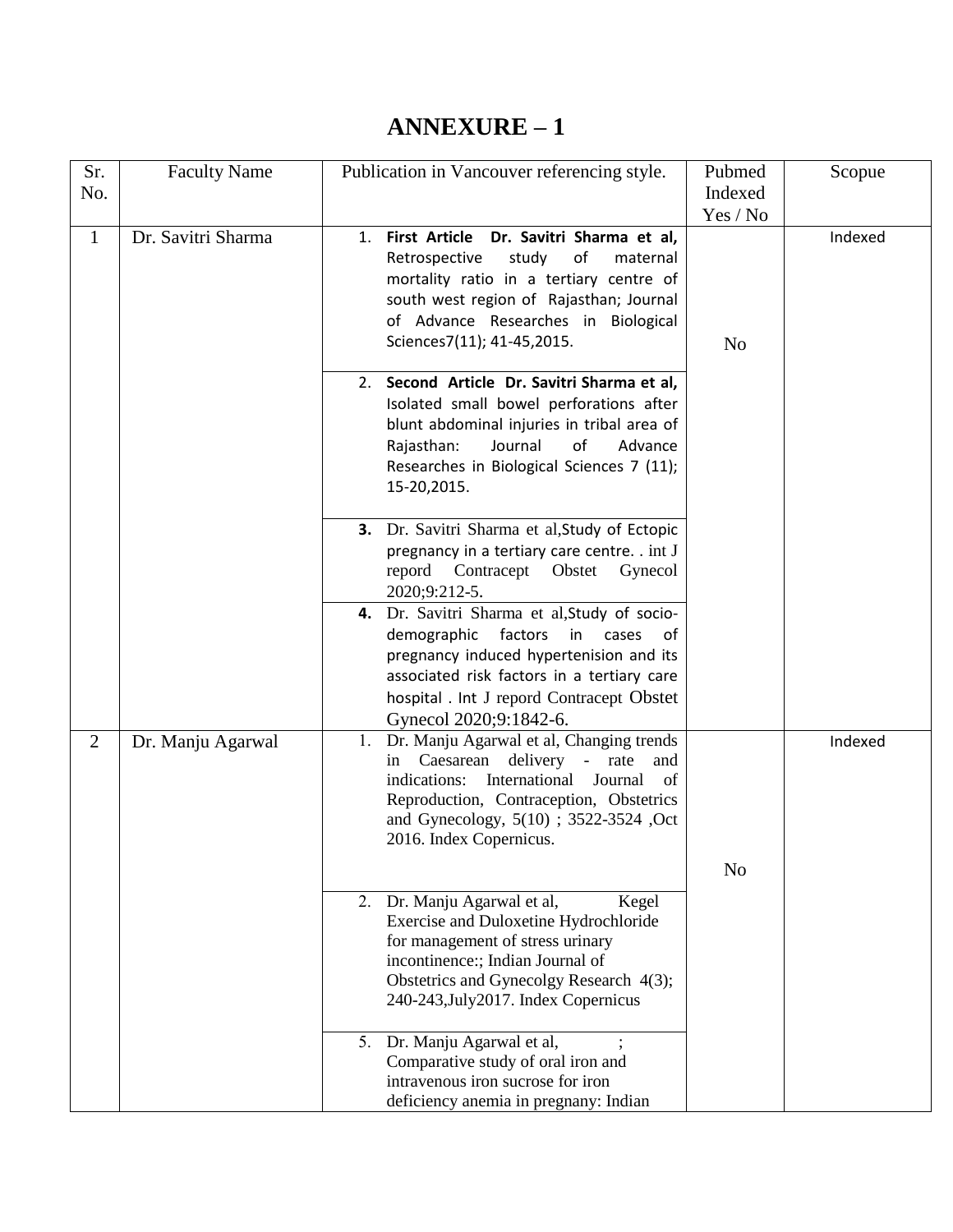|   |                | Journal of Obstetrics and Gynecolgy<br>Research 6(1): 172-175, Jan 2017. Index<br>Copernicus<br>6. Dr. Manju Agarwal et al, Use of the<br>Condom Catheter to control the Massive<br>Postpartum Hemorrhage. IJMBS(<br>Internet) 21 May 2019)cited<br>[28May2020];3(5).<br>7. Dr. Manju Agarwal et al, Unicornuate<br>uterus with functional non<br>communicating rudimentary horn: a<br>refractory cause of dysmenorrhea. int<br>J repord Contracept Obstet Gynecol<br>2020;9:874-6.<br>8. Dr. Manju Agarwal et al, Clinical<br>Presentation, diagnosis and<br>management of bacterial vaginosis : a<br>Hospital based cross-sectional study.<br>Int J repord Contracept Obstet<br>Gynecol 2020;9:1554-8. |         |
|---|----------------|----------------------------------------------------------------------------------------------------------------------------------------------------------------------------------------------------------------------------------------------------------------------------------------------------------------------------------------------------------------------------------------------------------------------------------------------------------------------------------------------------------------------------------------------------------------------------------------------------------------------------------------------------------------------------------------------------------|---------|
| 3 | Dr. Ritu Gupta | 1. Dr. Ritu Gupta et al, ; A retrospective<br>histopathological study of 100 cases of<br>N <sub>o</sub><br>endometrial curetting in<br>perimenopausal women with abnormal<br>uterine bleeding: Journal of<br>Pharmaceutical and Biomedical<br>Sciences, 05(09); 757-759, 2015. Index<br>Copernicus.<br>2. Dr. Ritu Gupta et al, A study on<br>relationship between maternal anemia and<br>perinatal outcome:; Indian Journal of                                                                                                                                                                                                                                                                          | Indexed |
|   |                | Applied Research 7(10);40-42, Oct 2017.<br>Index Copernicus.<br>3. Dr. Ritu Gupta et al, A. The Study of<br>serum lipid profile in pregnancy                                                                                                                                                                                                                                                                                                                                                                                                                                                                                                                                                             |         |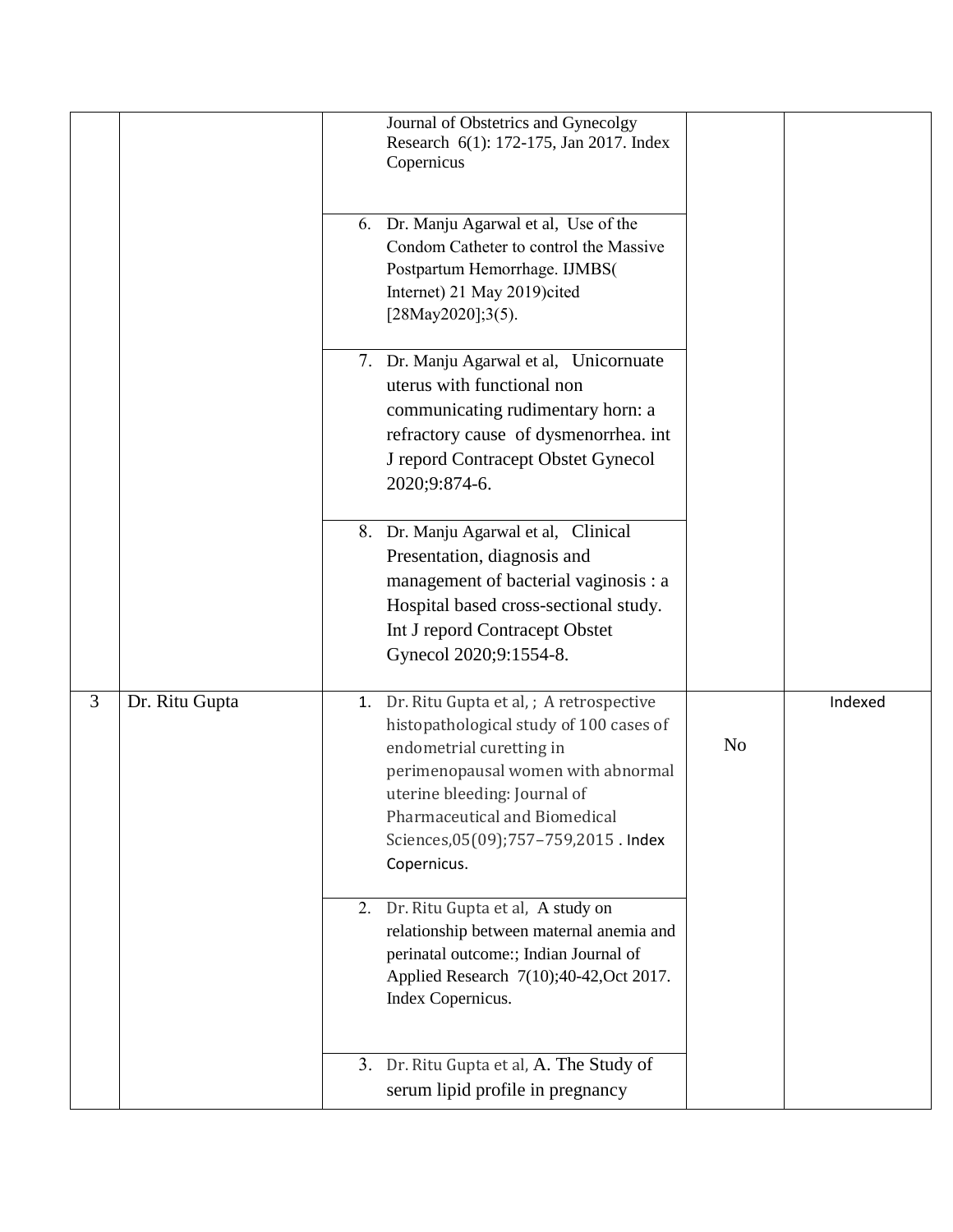|                |                      | induced hypertension in JMC,<br>Jhalawar. Journal of Biomedical and<br>Pharmaceutical Research, 8(1) 2019.                                                                                                                                 |                |         |
|----------------|----------------------|--------------------------------------------------------------------------------------------------------------------------------------------------------------------------------------------------------------------------------------------|----------------|---------|
|                |                      | 4. Dr. Ritu Gupta et al, Comparision of<br>total and differential Leucocyte count in<br>different, Paripex Indian journal of<br>research, Vol. 8(5);2019                                                                                   |                |         |
|                |                      | 5. Dr. Ritu Gupta et al, . Study of<br>intrauterine fetal death cases in a tertiary<br>care center. . int J repord Contracept<br>Obstet Gynecol 2020;9:1255-8.                                                                             |                |         |
| $\overline{4}$ | Dr. Madhureema Verma | 1. Dr. Madhureema Verma et al, Uterine<br>Leiomyometa a clinical study. J Pharma<br>Biomed.Sci.(Jpbms), 2013, March, 28<br>$(28): 672 - 676$                                                                                               | N <sub>o</sub> | Indexed |
|                |                      | Dr. Madhureema Verma et al, To study<br>2.<br>the Prevalence of pelvic pathology among<br>patient with uterine myoma, J Pharma<br>Biomed.Sci.(Jpbms), 2013 July 32(32),<br>1279-1281.                                                      |                |         |
|                |                      | 3. Dr. Madhureema Verma et al,; Changing<br>trends in Caesarean delivery - rate and<br>indications: International Journal of<br>Reproduction, Contraception, Obstetrics<br>and Gynecology, 5(10); 3522-3524, Oct<br>2016. Index Copernicus |                |         |
|                |                      | 4. Dr. Madhureema Verma et al Emergency<br>obstetrics Hysterctomy: A retrospective<br>study from a teaching hospital over eight<br>years. International J Reprod Contracept<br>Obstet Gynecol. 2018 Mar; 7(3): 841-844                     |                |         |
|                |                      | 5. Dr. Madhureema Verma et al,<br>Hematological Changes in pregnancy<br>induced hypertension in their third<br>trimester at Jhalawar Medical College,<br>Jhalawar India. Int J repord Contracept                                           |                |         |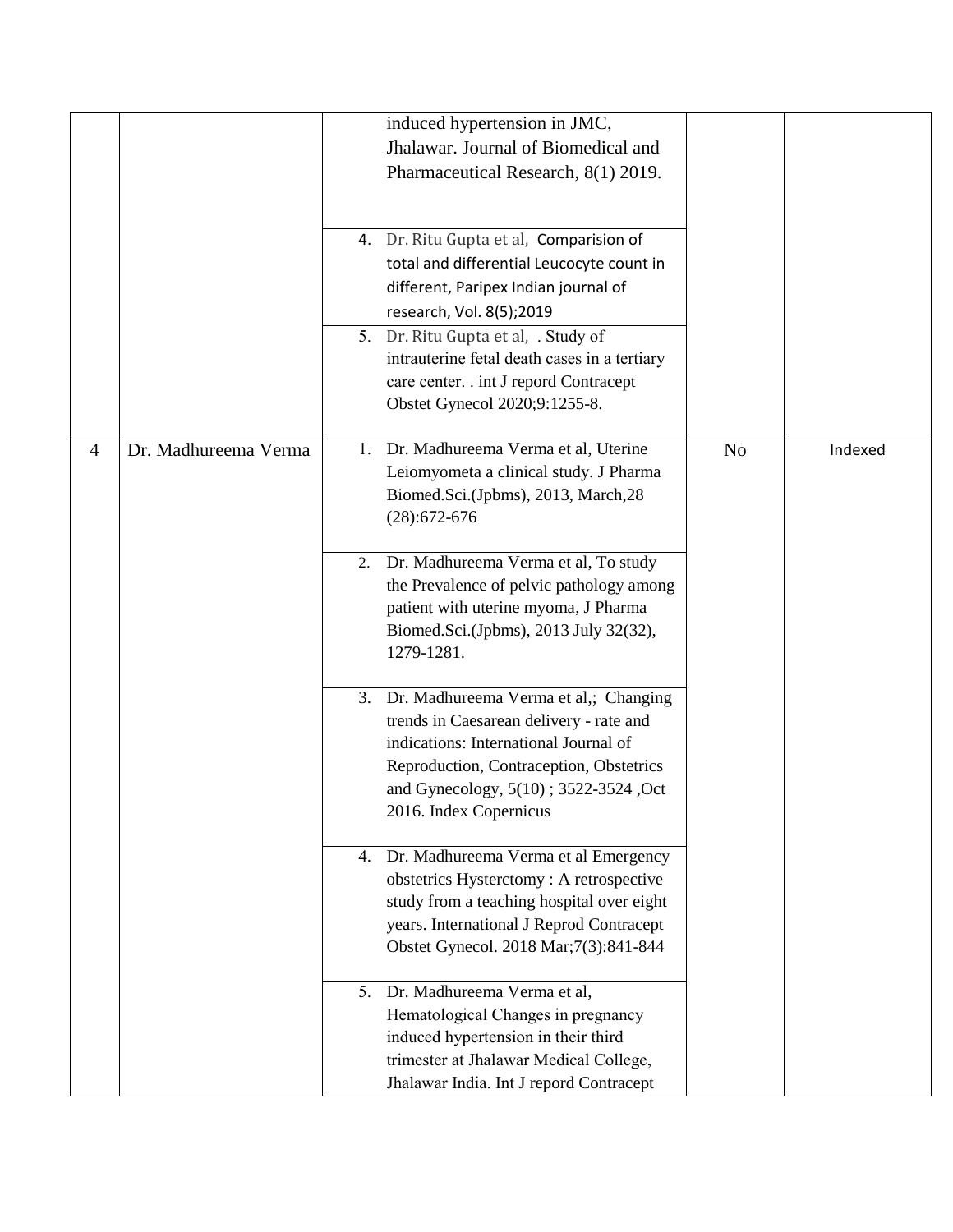|   |                          | Obstet Gynecol 2019;8:3497-501.                                                                                                                                                                                                                                                                                                                    |         |
|---|--------------------------|----------------------------------------------------------------------------------------------------------------------------------------------------------------------------------------------------------------------------------------------------------------------------------------------------------------------------------------------------|---------|
|   |                          | Dr. Madhureema Verma et al, Unscarred<br>6.<br>uterine rupture: a reterospective analysis<br>in tertiary center. International J Reprod<br>Contracept Obstet Gynecol. 2018<br>Apr:7(4): xxx-xxx                                                                                                                                                    | Indexed |
|   |                          | 7. Dr. Madhureema Verma et al,<br>Unicornuate uterus with functional<br>non communicating rudimentary horn:<br>a refractory cause of dysmenorrhea.<br>int J repord Contracept Obstet<br>Gynecol 2020;9:874-6.                                                                                                                                      |         |
| 5 | Dr. Neelam Sharma        | Dr. Neelam Sharma et al, A. Study of<br>N <sub>o</sub><br>1.<br>drug utilization pattern in gynecology<br>department of tertiary care hospital of<br>Rajasthan, India. int J repord Contracept<br>Obstet Gynecol 2018;7:2650-4                                                                                                                     | Indexed |
|   |                          | 2. Dr. Neelam Sharma et al, A. Study of<br>incidence, trends and determinants of<br>caesarean section in tertiary care hospital<br>of Rajasthan, India. int J repord<br>Contracept Obstet Gynecol 2018;7:2672-<br>6                                                                                                                                |         |
|   |                          | 3. Dr. Neelam Sharma et al, Isolation and<br>antibiotic sensitivity pattern of<br>microorganism capable of nosocomial<br>infection through mobile phones of health<br>care workers in obstetric department of<br>tertiary care hospital:; Journal of<br>Evidence Based Medicine and Health care<br>2(33), 4897-4902, Aug 2015. Index<br>Copernicus |         |
| 6 | Dr. Radheshyam<br>Bairwa | 1. Dr. Radheshyam Bairwa; Delivery of<br>N <sub>o</sub><br>in<br>obstructed<br>labour<br>baby<br>by<br>Patwardhan<br>Technique-<br>An<br>Observational<br>Study: International.<br>Journal<br>of medical sciences<br>and                                                                                                                           | Indexed |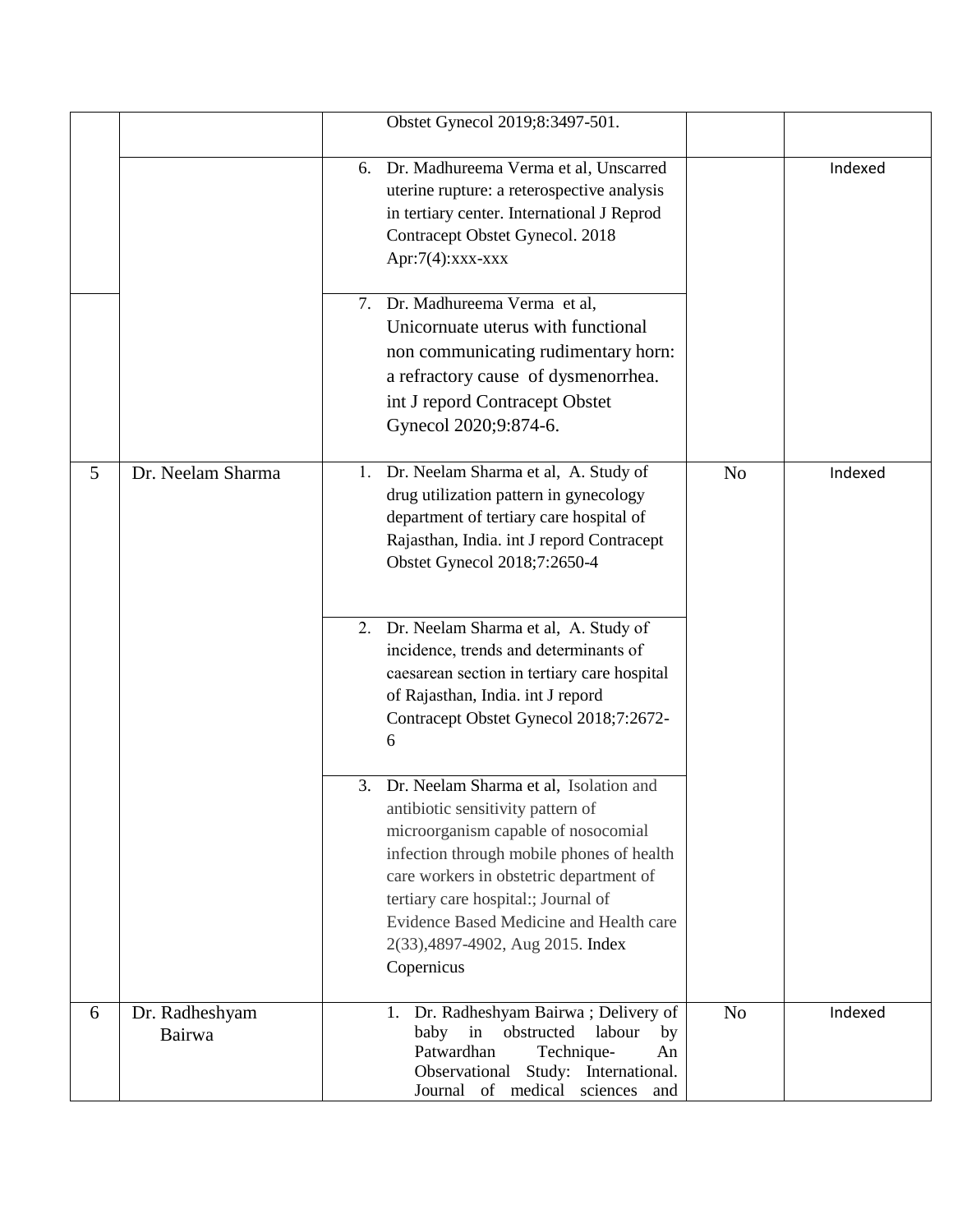|                |                   | education<br>3(2);<br>156-164, April-<br>June2016. Index Copernicus.                                                                                                                                                                                                      |                |         |
|----------------|-------------------|---------------------------------------------------------------------------------------------------------------------------------------------------------------------------------------------------------------------------------------------------------------------------|----------------|---------|
|                |                   | 2.Dr. Radheshyam Bairwa et al; Evaluation<br>of post operative pain in rural areas of<br>Jhalawar District by comparing Four Pain<br>Scales: International Journal of Contemporary<br>Medicine Research3(9);2633-2635 September<br>2016. Index Copernicus.(Benefit taken) |                |         |
|                |                   | 4. Dr. Radheshyam Bairwa et al, Serum<br>lactate dehydrogenase (LDH) level in<br>mild and severe preeclampsia as a<br>marker.<br>prognostic<br>Int<br>J<br>repord<br>Contracept Obstet Gynecol 2018;7:3969-<br>74                                                         |                |         |
|                |                   | 5. Dr. Radheshyam Bairwa et al, Study of<br>Ectopic pregnancy in a tertiary care<br>centre. int J repord Contracept Obstet<br>Gynecol 2020;9:212-5.                                                                                                                       |                |         |
|                |                   | 6. Dr. Radheshyam Bairwa et al,. Study of<br>socio-demographic factors in cases of<br>pregnancy induced hypertenision and its<br>associated risk factors in a tertiary care<br>hospital . Int J repord Contracept Obstet<br>Gynecol 2020;9:1842-6.                        |                |         |
|                |                   | 7. Dr. Radheshyam Bairwa et al, Study of<br>Ectopic pregnancy in a tertiary care<br>centre. . int J repord Contracept Obstet<br>Gynecol 2020;9:212-5.                                                                                                                     |                |         |
|                |                   | 8. Dr. Radheshyam Bairwa et al, Study of<br>socio-demographic factors in cases of<br>pregnancy induced hypertenision and its<br>associated risk factors in a tertiary care<br>hospital . Int J repord Contracept Obstet<br>Gynecol 2020;9:1842-6.                         |                |         |
| $\overline{7}$ | Dr. Sonal Agarwal | 1. Dr. Sonal Agarwal et al, Maternal<br>and fetal outcome in emergency<br>versus elective caesarean section. int J<br>repord Contracept Obstet Gynecol<br>2018;7:4845-8.                                                                                                  | N <sub>o</sub> | Indexed |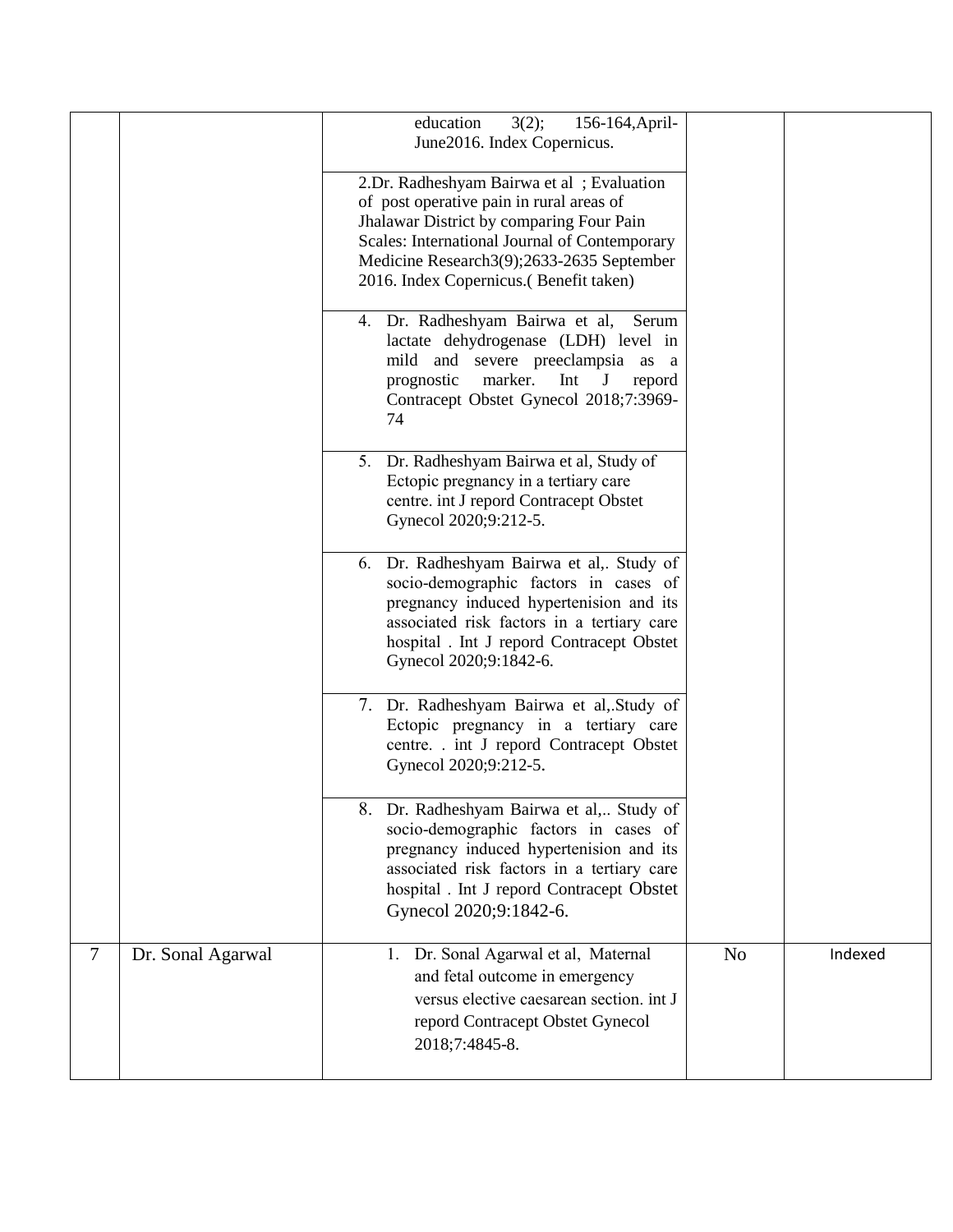|    |                  | 2. Dr. Sonal Agarwal et al.A<br>retrospective study on ectopic<br>pregnancy at tertiary care hospital:<br>a two-year study. int J repord<br><b>Contracept Obstet Gynecol</b><br>2019;8:50-3.                                                                                                        |                |         |
|----|------------------|-----------------------------------------------------------------------------------------------------------------------------------------------------------------------------------------------------------------------------------------------------------------------------------------------------|----------------|---------|
| 8  | Dr. Teena Nagar  | 1. Dr. Teena Nagar et al, Biochemical<br>parameter and feto-maternal outcome<br>in preeclampsia: a hospital based<br>observational study. int J repord<br><b>Contracept Obstet Gynecol</b><br>2018;7:4668-73.                                                                                       | N <sub>o</sub> | Indexed |
|    |                  | 2. Dr. Teena Nagar et al, Anemia in<br>pregnancy and its effect on fetal<br>outcome: Indian Journal of obstetrics<br>and Gynaecolgy Vol.6 2018: 7: 221-<br>225                                                                                                                                      |                |         |
| 9  | Dr. Nidhi Meena  | No Paper                                                                                                                                                                                                                                                                                            | N <sub>o</sub> |         |
| 10 | Dr. Gulshan Bano | 1. Dr. Gulshan Bano et al; clinical<br>characteristics and Jeto-anaternal<br>outcomes in Pregnaut women with covid-<br>19 infections: International Journal of<br>Sciulefic research 10(02); 2277-8179,<br>2021.<br>Dr. Gulshan Bano et al; : A Study of<br>2<br>maternofetal outcome during Dengue | N <sub>o</sub> | Indexed |
|    |                  | infection in Pregnancy; I JOG 02,<br>Apr-June 2020.<br>3. Dr. Gulshan Bano et al; T Sleep<br>disordered breathing-Induced<br>Endothelcal dysfunction and its                                                                                                                                        |                |         |
|    |                  | <b>Associath with Feto-anaternal</b>                                                                                                                                                                                                                                                                |                |         |